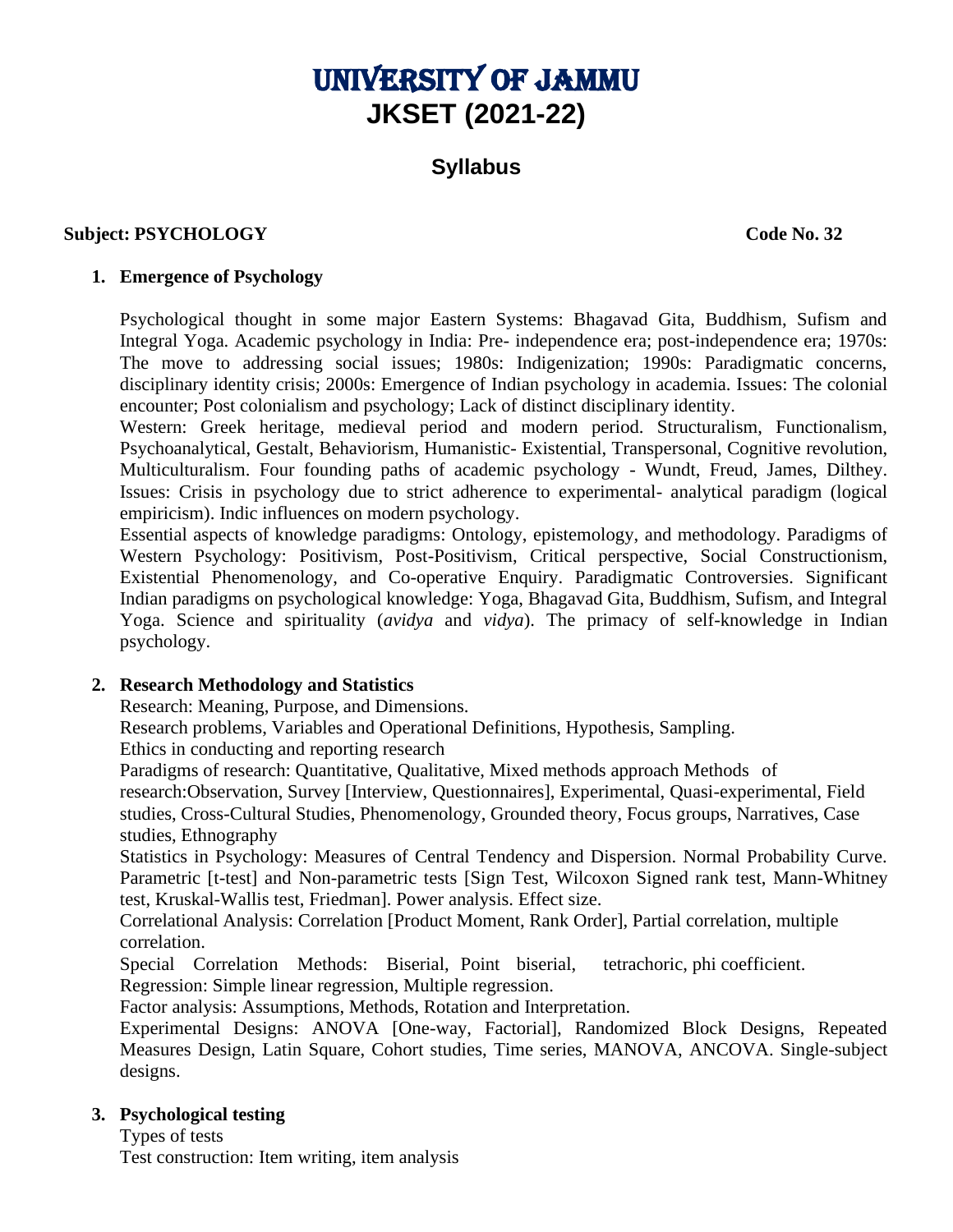Test standardization: Reliability, validity and Norms Areas of testing: Intelligence, creativity, neuropsychological tests, aptitude, Personality assessment, interest inventories Attitude scales – Semantic differential, Staples, Likert scale. Computer-based psychological testing Applications of psychological testing in various settings: Clinical, Organizational and business, Education, Counseling, Military. Career guidance.

#### **4. Biological basis of behavior**

Sensory systems: General and specific sensations, receptors and processes Neurons: Structure, functions, types, neural impulse, synaptic transmission. Neurotransmitters. The Central and Peripheral Nervous Systems – Structure and functions. Neuroplasticity. Methods of Physiological Psychology: Invasive methods – Anatomical methods, degeneration techniques, lesion techniques, chemical methods, microelectrode studies. Non-invasive methods – EEG, Scanning methods. Muscular and Glandular system: Types and functions Biological basis of Motivation: Hunger, Thirst, Sleep and Sex. Biological basis of emotion: The Limbic system, Hormonal regulation of behavior.

Genetics and behavior: Chromosomal anomalies; Nature-Nurture controversy [Twin studies and adoption studies]

**5. Attention, Perception, Learning, Memory and Forgetting** Attention: Forms of

attention, Models of attention Perception:

Approaches to the Study of Perception: Gestalt and physiological approaches Perceptual

Organization: Gestalt, Figure and Ground, Law of Organization Perceptual Constancy: Size, Shape, and Color; Illusions

Perception of Form, Depth and Movement Role of motivation and

learning in perception

Signal detection theory: Assumptions and applications

Subliminal perception and related factors, information processing approach to perception, culture and perception, perceptual styles, Pattern recognition, Ecological perspective on perception.

Learning Process:

Fundamental theories: Thorndike, Guthrie, Hull

Classical Conditioning: Procedure, phenomena and related issues Instrumental learning: Phenomena, Paradigms and theoretical issues; Reinforcement: Basic variables and schedules; Behaviour

modification and its applications

Cognitive approaches in learning: Latent learning, observational learning. Verbal learning and Discrimination learning

Recent trends in learning: Neurophysiology of learning

Memory and Forgetting

Memory processes: Encoding, Storage, Retrieval

Stages of memory: Sensory memory, Short-term memory (Working memory), Long-term Memory (Declarative – Episodic and Semantic; Procedural)

Theories of Forgetting: Interference, Retrieval Failure, Decay, Motivated forgetting

# **6. Thinking, Intelligence and Creativity**

Theoretical perspectives on thought processes: Associationism, Gestalt, Information processing, Feature integration model

Concept formation: Rules, Types, and Strategies; Role of concepts in thinking Types of Reasoning Language and thought

Problem solving: Type, Strategies, and Obstacles Decision-making:

Types and models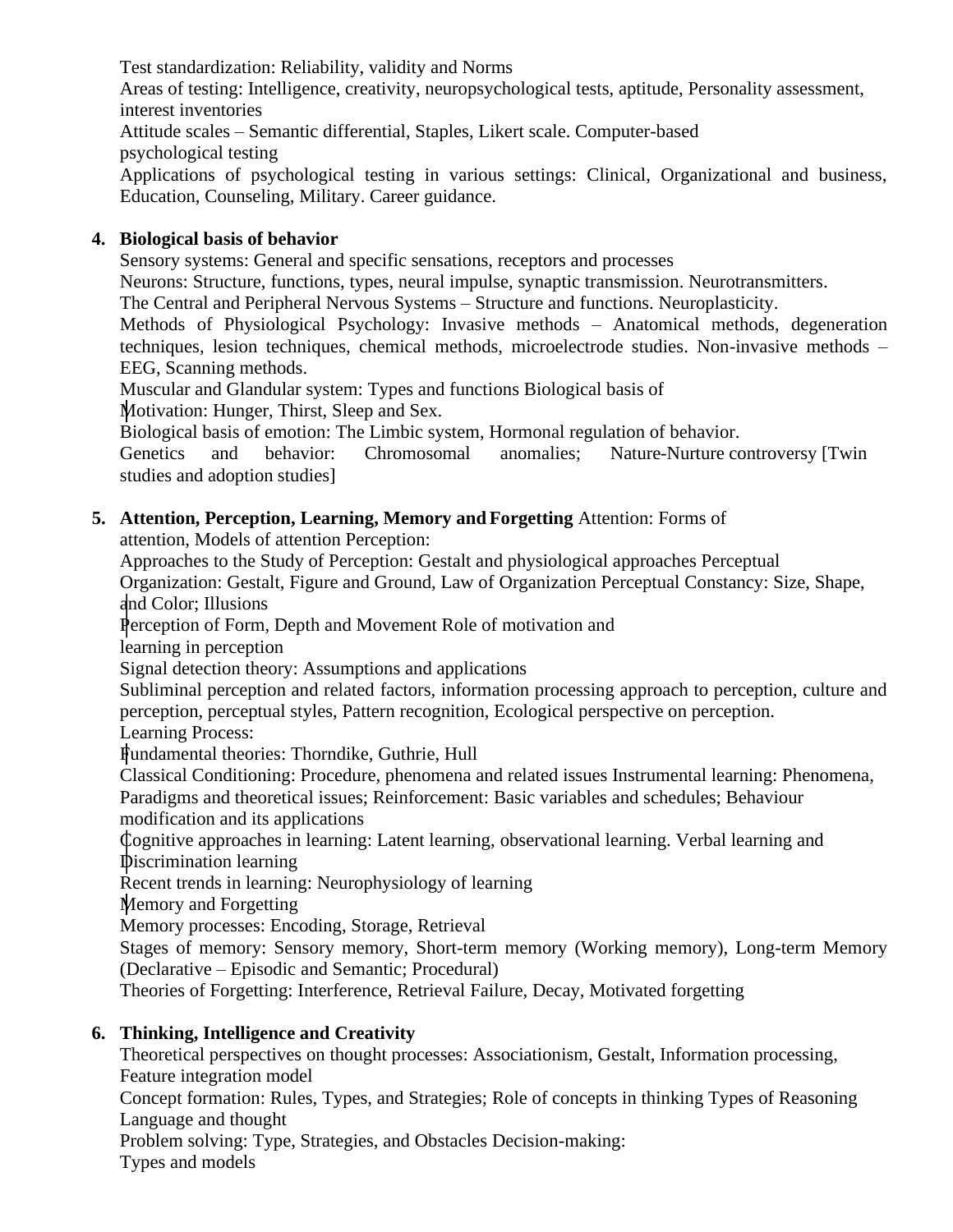Metacognition: Metacognitive knowledge and Metacognitive regulation Intelligence: Spearman; Thurstone; Jensen; Cattell; Gardner; Stenberg; Goleman; Das, Kar & Parrila Creativity: Torrance, Getzels & Jackson, Guilford, Wallach & Kogan Relationship between Intelligence and Creativity

# **7. Personality, Motivation, emotion, stress and coping**

Determinants of personality: Biological and socio-cultural

Approaches to the study of personality: Psychoanalytical, Neo-Freudian, Social learning, Trait and Type, Cognitive, Humanistic, Existential, Transpersonal psychology.

Other theories: Rotter's Locus of Control, Seligman's Explanatory styles, Kohlberg's theory of Moral development.

Basic motivational concepts: Instincts, Needs, Drives, Arousal, Incentives, Motivational Cycle. Approaches to the study of motivation: Psychoanalytical, Ethological, S-R Cognitive, Humanistic

Exploratory behavior and curiosity

Zuckerman's Sensation seeking Achievement, Affiliation

and Power Motivational Competence

Self-regulation Flow

Emotions: Physiological correlates

Theories of emotions: James-Lange, Canon-Bard, Schachter and Singer, Lazarus, Lindsley.

Emotion regulation

Conflicts: Sources and types

Stress and Coping: Concept, Models, Type A, B, C, D behaviors, Stress management strategies [Biofeedback, Music therapy, Breathing exercises, Progressive Muscular Relaxation, Guided Imagery, Mindfulness, Meditation, Yogasana, Stress Inoculation Training].

#### **8. Social Psychology**

Nature, scope and history of social psychology

Traditional theoretical perspectives: Field theory, Cognitive Dissonance, Sociobiology, Psychodynamic Approaches, Social Cognition.

Social perception [Communication, Attributions]; attitude and its change within cultural context; prosocial behavior

Group and Social influence [Social Facilitation; Social loafing]; Social influence [Conformity, Peer Pressure, Persuasion, Compliance, Obedience, Social Power, Reactance]. Aggression. Group dynamics, leadership style and effectiveness. Theories of intergroup relations [Minimal Group Experiment and Social Identity Theory, Relative Deprivation Theory, Realistic Conflict Theory, Balance Theories, Equity Theory, Social Exchange Theory]

Applied social psychology: Health, Environment and Law; Personal space, crowding, and territoriality.

#### **9. Human Development and Interventions**

Developmental processes: Nature, Principles, Factors in development, Stages of Development. Successful aging.

Theories of development: Psychoanalytical, Behavioristic, and Cognitive Variousaspects of

development: Sensory-motor, cognitive, language, emotional, social and moral.

Psychopathology: Concept, Mental Status Examination, Classification, Causes

Psychotherapies: Psychoanalysis, Person-centered, Gestalt, Existential, Acceptance Commitment Therapy, Behavior therapy, REBT, CBT, MBCT, Play therapy, Positive psychotherapy, Transactional Analysis, Dialectic behavior therapy, Art therapy, Performing Art Therapy, Family therapy.

Applications of theories of motivation and learning in School Factors in educational

achievement

Teacher effectiveness